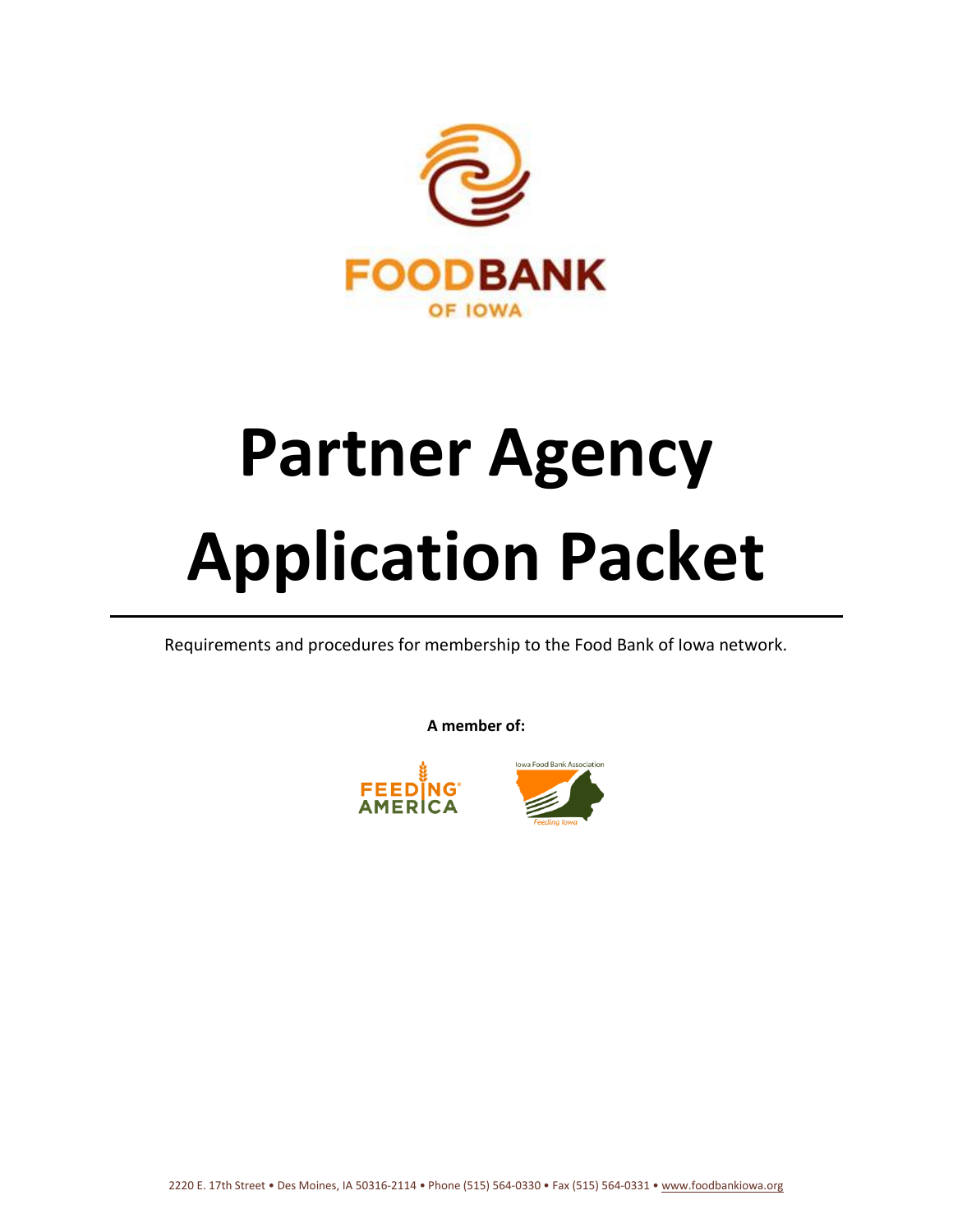## **About Us**

#### Vision and Mission

**Our Vision** A hunger free Iowa.

#### **Our Mission**

We provide food for Iowa children, families, and seniors to lead full and active lives, strengthening the communities where they live.

#### What We Do

Food Bank of Iowa distributes donated food and grocery products through Iowa's largest network of emergency food providers, consisting of over 600 partner agencies in 55 counties. Food Bank of Iowa operates distribution centers in Des Moines and Ottumwa.

Donated products are received from all sectors of the food industry, including: growers; packers; processors; manufacturers; wholesalers; brokers and retailers. We also receive commodities from the United States Department of Agriculture (USDA).

#### **The Flow of Food**



**Food Drives Retail Donations Food Producers USDA TEFAP Foods Field to Food Bank Initiatives** Others

**Direct Service Programs Mobile Pantries School Pantries BackPack Program Summer Food Service Program** 

#### Partner Agencies We Serve

- Food Pantries: Individuals in need visit the site and receive grocery items to prepare at home.
- Meal Providers: Individuals in need receive prepared meals or snacks.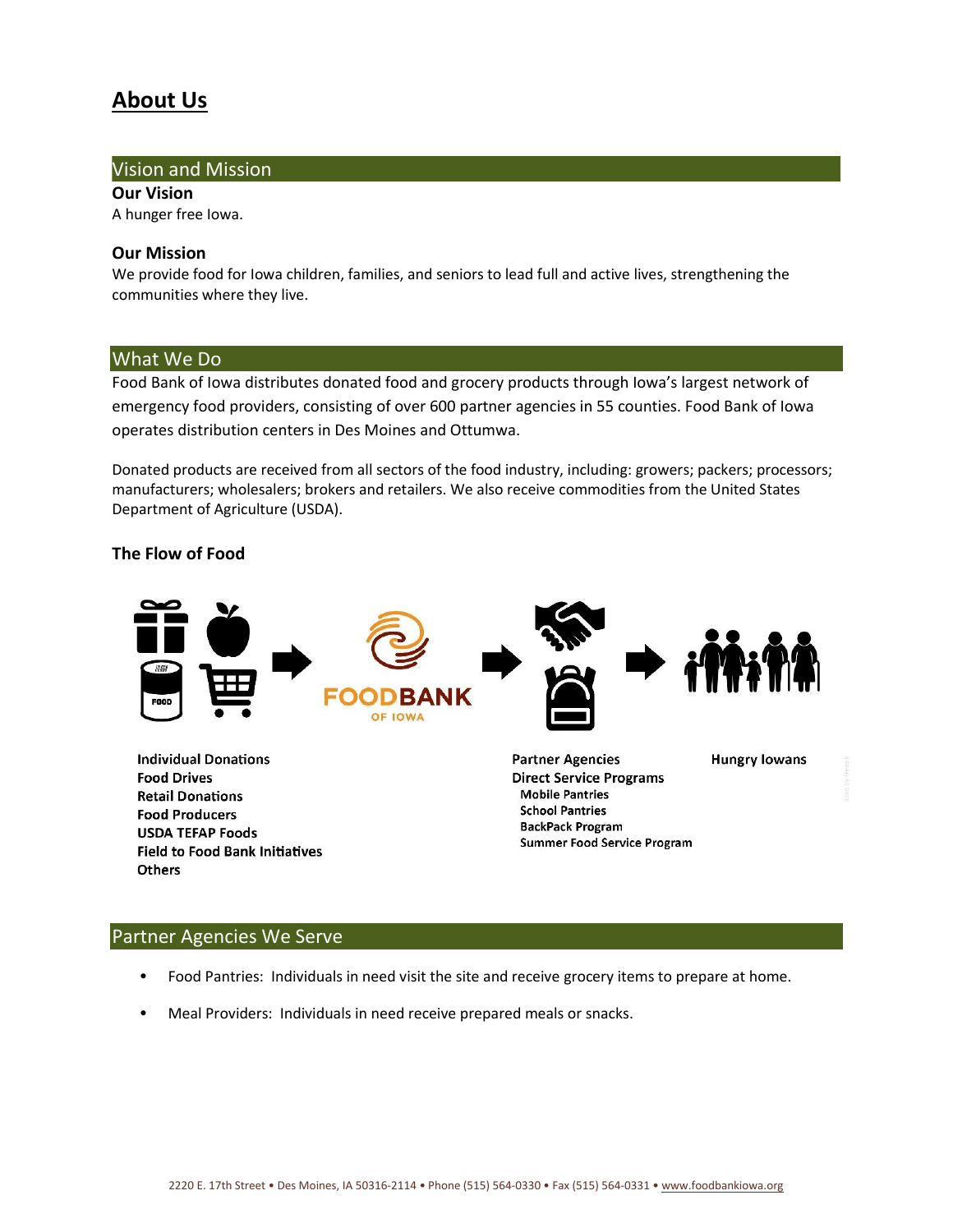## **Benefits of Partnership**

Partnership with Food Bank of Iowa offers many benefits to your agency.

- We leverage purchasing power to offer you food and products you otherwise may not be able to afford.
- We offer online ordering of our products as well as online pick-up and delivery scheduling.
- You will have regular learning opportunities through annual agency conferences, orientation and monthly newsletters to help you run your agency most efficiently and offer tips on use of food, storage and safe handling, grant and fundraising opportunities, volunteer recruitment resources, recall alerts, etc.
- Potential direct access to donated products from retail stores.

## **Criteria for Membership as a Partner Agency**

Food Bank of Iowa agency members are 501(c)3 non-profit organizations or churches that are incorporated for the purpose of serving the ill, needy or infants (minor children), provide direct service to the hungry, and do not redistribute product to any other entity. The pre-application checklist indicates our minimum requirements. If you do not or cannot meet these requirements, you will not be considered a candidate for membership as a partner agency.

The need in your community, the location and proximity of your agency in relation to other existing FBOI partners will be considered in addition to the minimum requirements.

In some cases, Food Bank of Iowa may be able to work with an applying agency to meet a requirement they have not fulfilled.

## **What is a 501(c)3?**

Section 501(c)3 is the portion of the US Internal Revenue Code that allows for federal tax exemption of nonprofit organizations, specifically those that are considered public charities, private foundations or private operating foundations. It is regulated and administered by the US Department of Treasury through the Internal Revenue Service.

In order to qualify for 501(c)3 status, an entity must be organized and operated exclusively for religious, charitable, scientific, testing for public safety, literary, or educational purposes, to foster national or international amateur sports competition, or for the prevention of cruelty to children or animals.

In order for a corporation or other qualifying entity to receive 501(c)3 status, it must apply to the IRS for recognition by filing Form 1023, Application for Recognition of Tax Exemption. The application is a thorough examination of the organization's structure, governance and programs.

Your agency is eligible to become a partner agency through one of the following:

- Having 501(c)3 status
- Being part of an umbrella-owned and operated parent organization who has 501(c)3 status (We
- $\bullet$  must have a copy of the 501(c)3 and a letter attached stating the affiliation and offering approval to use the 501c3)
- Completing the IRS Church Qualifier form

For more information on 501(c)3s or how to become one, please visit [www.501c3.org](http://www.501c3.org/)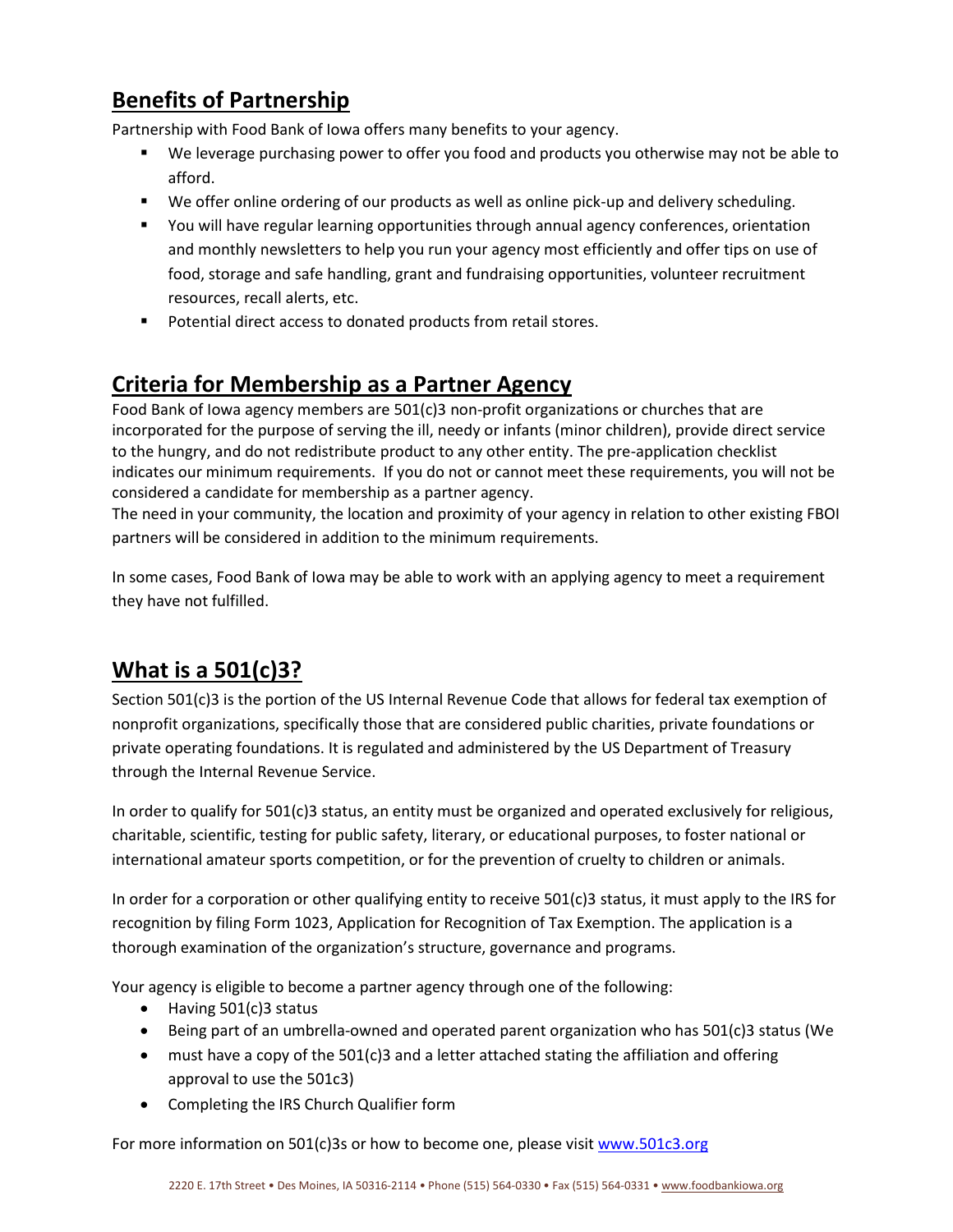## **IRS Church Qualifier**

Churches who are not 501(c)3s can apply under the church entity by compliance with the 14 criteria employed by the IRS in defining a church (listed below). All applicants applying in this manner should provide a letter on church letterhead signed by its chief executive officer affirming the organization is, in fact, a church by these criteria.

- 1. A distinct legal existence
- 2. A recognized creed and form of worship
- 3. A definite and distinct ecclesiastical government
- 4. A formal code of doctrine and discipline
- 5. A distinct religious history
- 6. A membership not associated with any (other) church or denomination
- 7. A complete organization of ordained ministers ministering to their congregations
- 8. Ordained ministers elected after completing prescribed courses of study
- 9. A literature of its own (newsletter or Sunday morning program)
- 10. Established places of worship
- 11. Regular congregations
- 12. Regular religious services
- 13. Religious instruction for the young
- 14. Schools for the preparation of its ministers

### **Site Inspections**

Food Bank of Iowa and Feeding America require your agency to pass a site inspection before it can be approved for partnership. Upon approval, the site will be inspected at least every two years. **What are we looking for?** When we complete a site inspection, we are checking to see how your program operates (client intake, understanding fees, responsibilities of staff/volunteers), view your facilities, and review your food safety procedures to ensure:

- You have a clean storage area
- Food and non-food household items are stored in separate areas
- All food is stored at least 6 inches off the ground and away from an exterior wall
- Food is stored in a temperature-controlled space
- Food is NOT stored at a personal residence
- "first in, first out" distribution methods are being utilized
- Your equipment is clean, and you have working thermometers and up-to-date temperature logs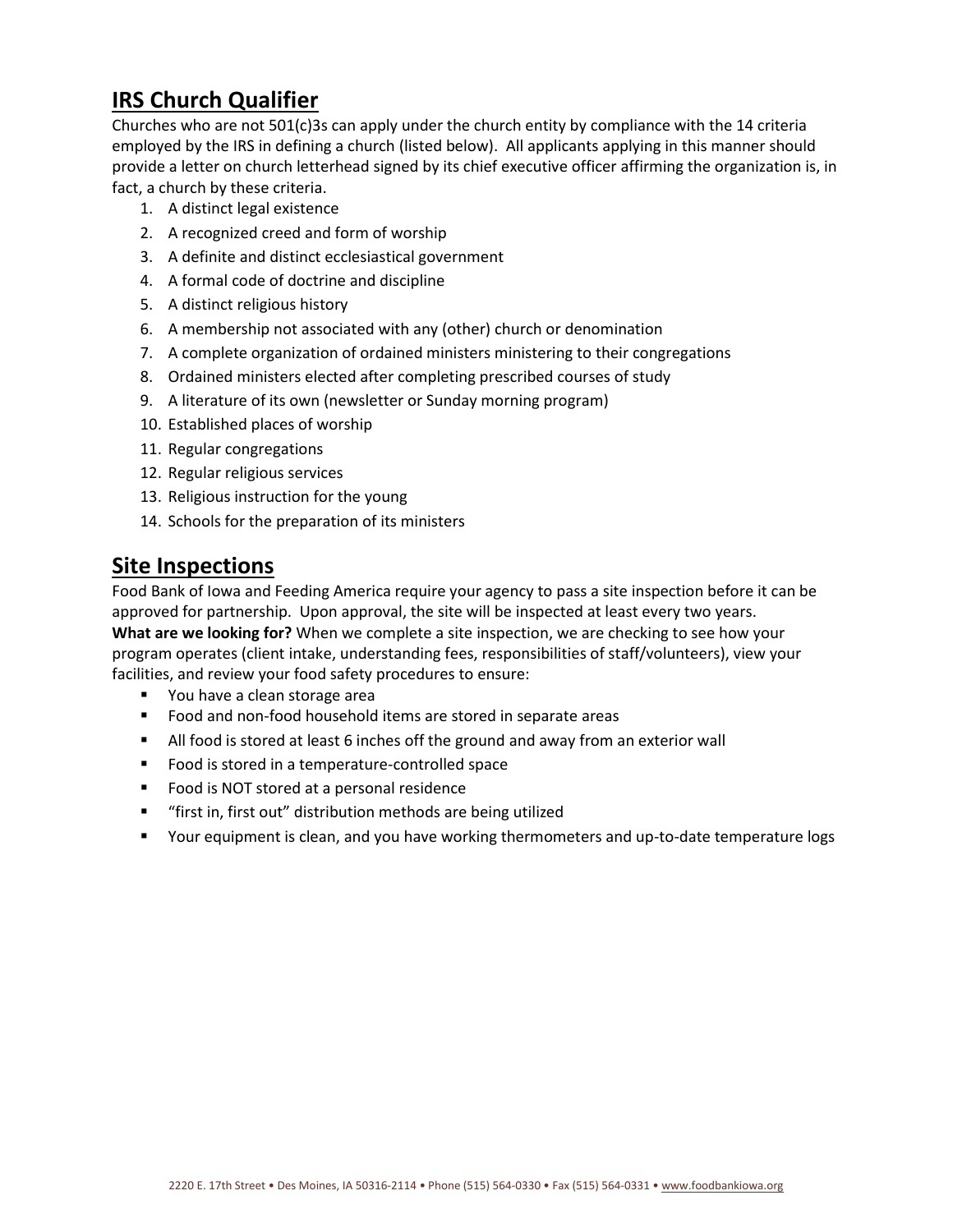## **Handling Fees/Food Ordering**

- Only order food that you can distribute while still having a small amount on reserve
- Only order food that you have the capacity to transport from Food Bank of Iowa to your agency location if you schedule a pick-up.
- Be on time for scheduled pick-up times. If you are unable to make your pick up, call the Food Bank of Iowa prior to your scheduled appointment.
- **■** Understand your requirement to distribute a minimum of 2,000 lbs. per fiscal year to maintain active membership with the Food Bank of Iowa.
- Food Bank of Iowa operates on a handling fee system. The handling fee is not the cost of the food, but rather a handling fee associated with acquiring and storing the product. Fees are assessed at varying rates from \$.00-.16/lb.

## **Partner Agency Handbook**

Every agency, upon acceptance as a partner, will receive a Partner Agency Handbook that outlines many of the policies and procedures for being a partner agency of the Food Bank of Iowa. This manual will serve as a "how-to" source to reference. Agencies are expected to maintain the guidelines in the Partner Agency Handbook.

## **Pre-Application Checklist**

The following is a checklist of minimum requirements your agency must meet to be considered for membership as a partner agency with the Food Bank of Iowa. You should be able to check all the boxes below to proceed with the application process.

- $\Box$  You are a 501(c)3 non-profit organization or a church located in the Food Bank of Iowa's 55 county service area.
- $\Box$  Your organization has been in operation a minimum of 90 days with an ongoing food program.
- $\Box$  You are providing service to 51%+ financially needy clients and an underserved population.
- $\Box$  You will use the donated product only as related to your agency's purpose of serving the ill, needy or infants (minor children).
- $\Box$  You have a location at your facility that includes proper and adequate physical storage/preparation/distribution space not located in a personal residence.
- $\Box$  Your agency operates for distribution/meals a minimum of twice per month for a minimum of two hours per distribution/meal.
- $\Box$  Your agency has established criteria for the individuals you serve that are consistent and posted at your pantry/feeding site. This must include distribution of USDA commodities to households (not exceeding) 185% of the federal poverty level.
- $\Box$  You have personnel/volunteers who are accountable for record keeping, inventory control and a system for keeping track of and entering statistics.
- $\Box$  You have the ability and willingness to access and submit information via the internet.
- $\Box$  You will agree to pay handling fees listed on the product inventory invoice.
- $\Box$  You will adhere to food safety guidelines and complete Food Safety Training.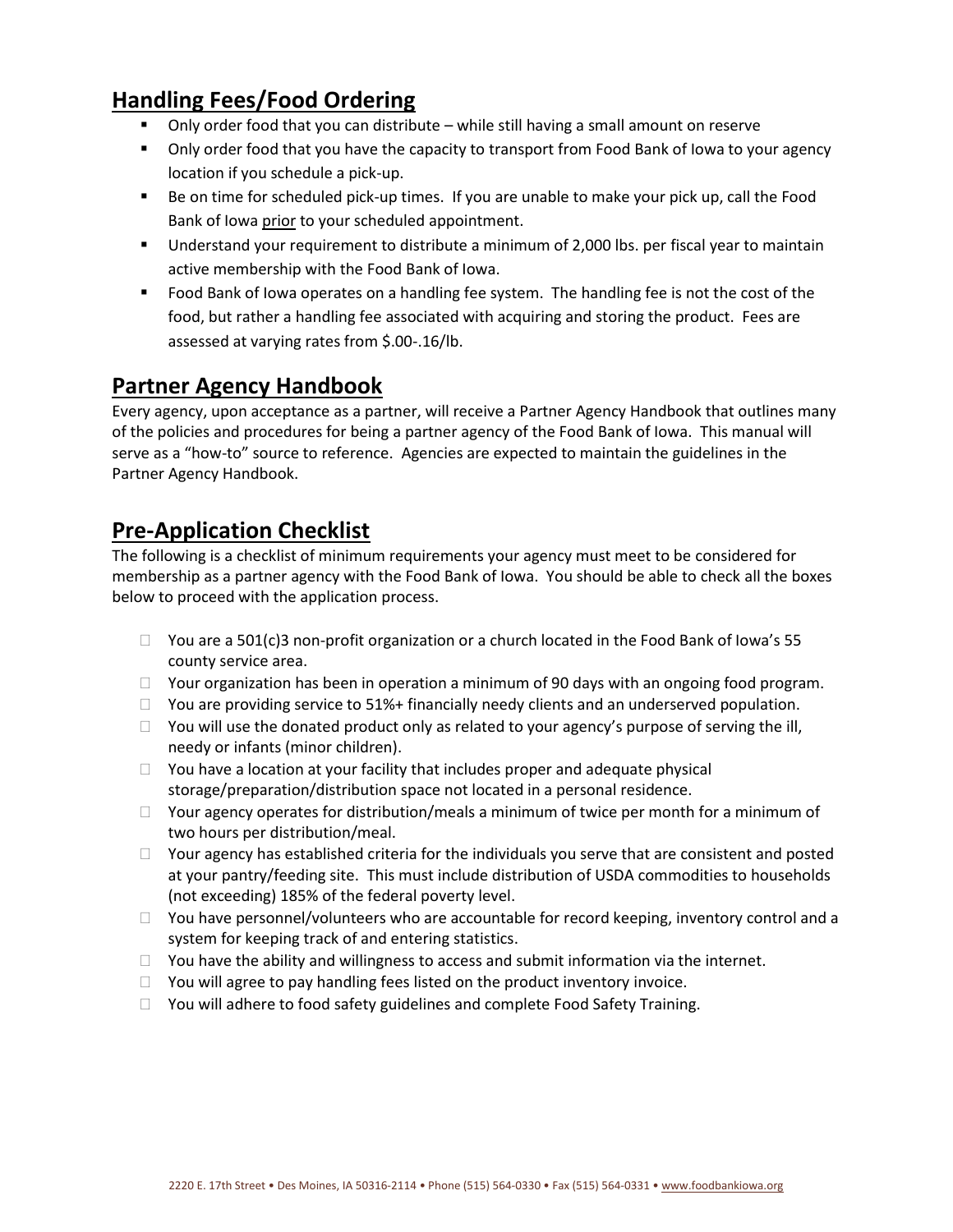- □ Your staff, visitors, and clients who qualify will receive food free of charge with absolutely no conditions levied, implied, or exchanged.
- □ You will order and distribute a minimum of 2,000 lbs. per fiscal year (FYI, according to USDA, 1 meal = 1.2 pounds of food).
- $\Box$  You will pass a site inspection prior to membership and allow for appropriate on-going monitoring by Food Bank of Iowa representatives.
- □ Your agency will use the Food Bank of Iowa at least once every six months.
- $\Box$  You have sufficient transportation to pick up your orders.
- □ You have sufficient funding sources to cover expenses.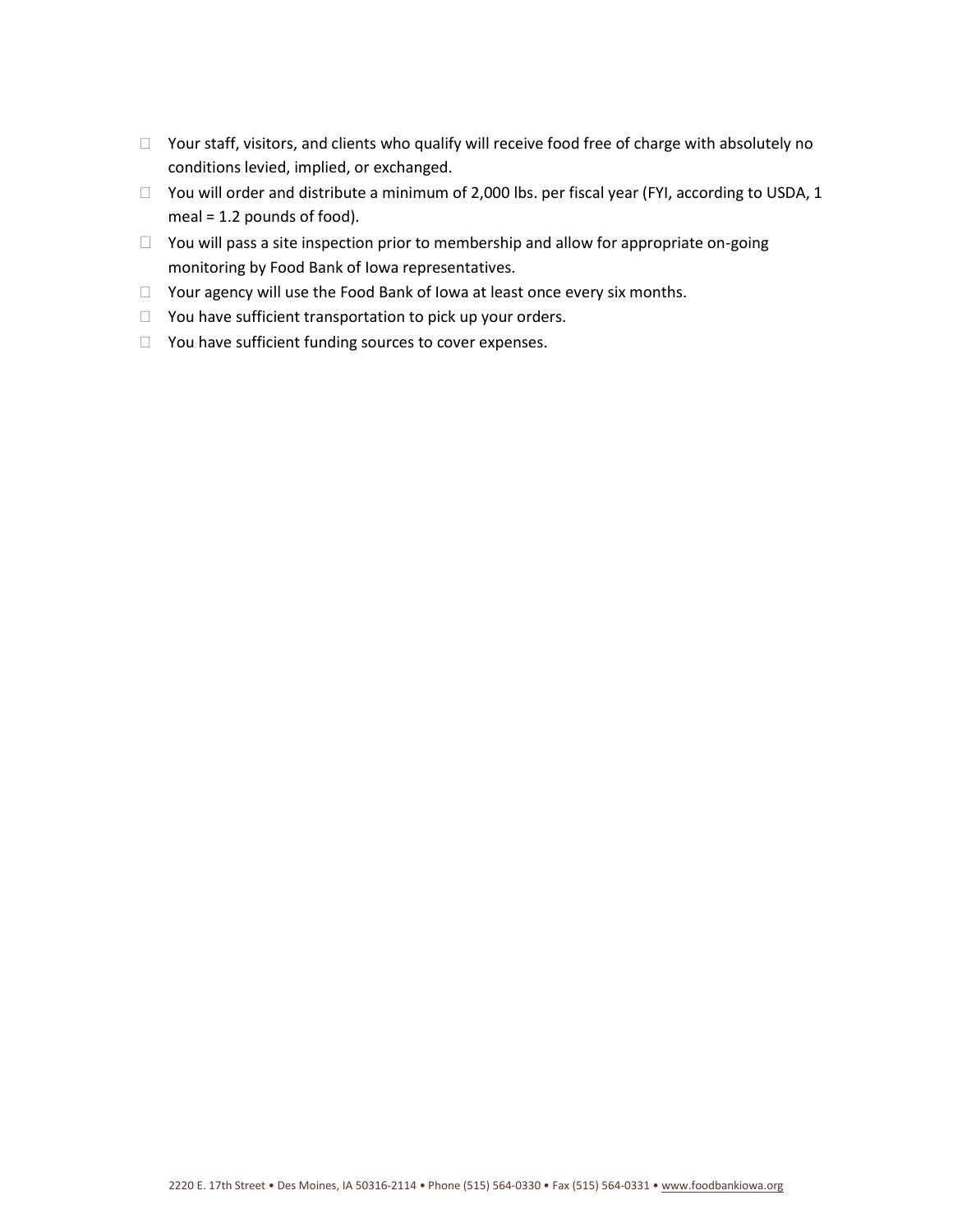

**Instructions for completing the fillable application: Click on, "Click here to enter text" to enter your answers to each question.**  Boxes can be filled with an  $\overline{X}$  by clicking on them. **Where a line appears \_\_\_\_, you may click on the line to enter the requested text. The same will apply to the Terms and Conditions Agreement. When you complete the application, please save, print, sign and return to Tami Nielsen at [tnielsen@foodbankiowa.org](mailto:tnielsen@foodbankiowa.org) or mail application to Food Bank of Iowa, 2220 E 17th St. Des Moines, IA 50316**

| Date: | New Applicant $\square$ |
|-------|-------------------------|
|       | Re-Applicant $\square$  |

#### **CONTACT INFORMATION**

| <b>AGENCY INFORMATION</b>                             |             |  |  |  |  |
|-------------------------------------------------------|-------------|--|--|--|--|
| Agency Name:                                          |             |  |  |  |  |
| <b>Physical Address:</b>                              |             |  |  |  |  |
| City:                                                 | Zip Code:   |  |  |  |  |
| County:                                               |             |  |  |  |  |
| Web address:                                          |             |  |  |  |  |
| Phone Number:                                         | Fax Number: |  |  |  |  |
| <b>APPLICANT CONTACT PERSON</b>                       |             |  |  |  |  |
| Name and Title:                                       |             |  |  |  |  |
| Contact Person Telephone number:                      |             |  |  |  |  |
| <b>Contact Person Email:</b>                          |             |  |  |  |  |
| <b>ADMINISTRATION</b>                                 |             |  |  |  |  |
| Director of Agency (Exec. Dir., Pastor, Board Chair): |             |  |  |  |  |
| Director of Agency's Telephone:                       |             |  |  |  |  |
| Director of Agency's Email:                           |             |  |  |  |  |
| <b>Bill to Name and Address:</b>                      |             |  |  |  |  |
| City:                                                 | Zip Code:   |  |  |  |  |

#### **AGENCY BACKGROUND**

**Are you a designated 501c3 nonprofit charitable organization as defined by the Internal Revenue Code Section 170e3?** Yes □ No □ *(A copy of the IRS Final Letter of Determination or IRS Church Qualifier form must accompany this application)*

#### **How long has your food program been in operation?**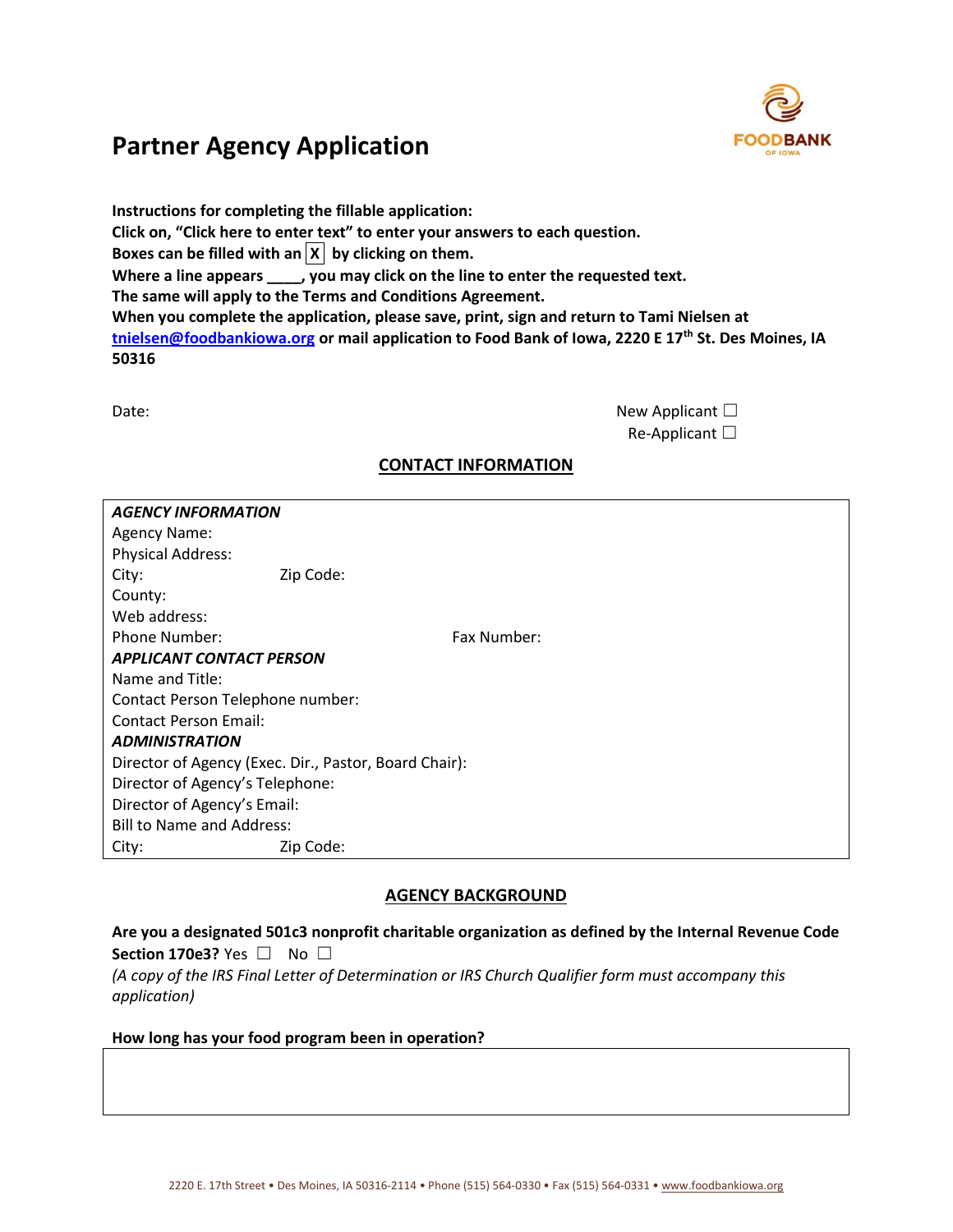

**What is the primary purpose of your agency?**

**Why do you wish to become a partner agency of Food Bank of Iowa?**

#### **PROGRAM INFORMATION**

#### **Are you providing service to 51+% financially needy clients? How do you determine this?**

**What type(s) of food program(s) do you have?** (Check all that apply)

 $\Box$  Pantry (food distributed to clients for offsite use)

- $\Box$  Meal site (meals served on site)
- $\Box$  Residential facility
- $\Box$  Emergency shelter with meals served on site
- $\Box$  Adult or child day care facility
- $\Box$  Senior program
- $\Box$  Other (please describe below):

**Does anyone in your agency have certification in food safety?** Yes □ No □ *(If yes, include a photocopy of your certificate with this application)*

**What other non-food programs does your agency operate?**

**Describe how your agency plans to continue serving in the event of a pandemic or natural disaster?**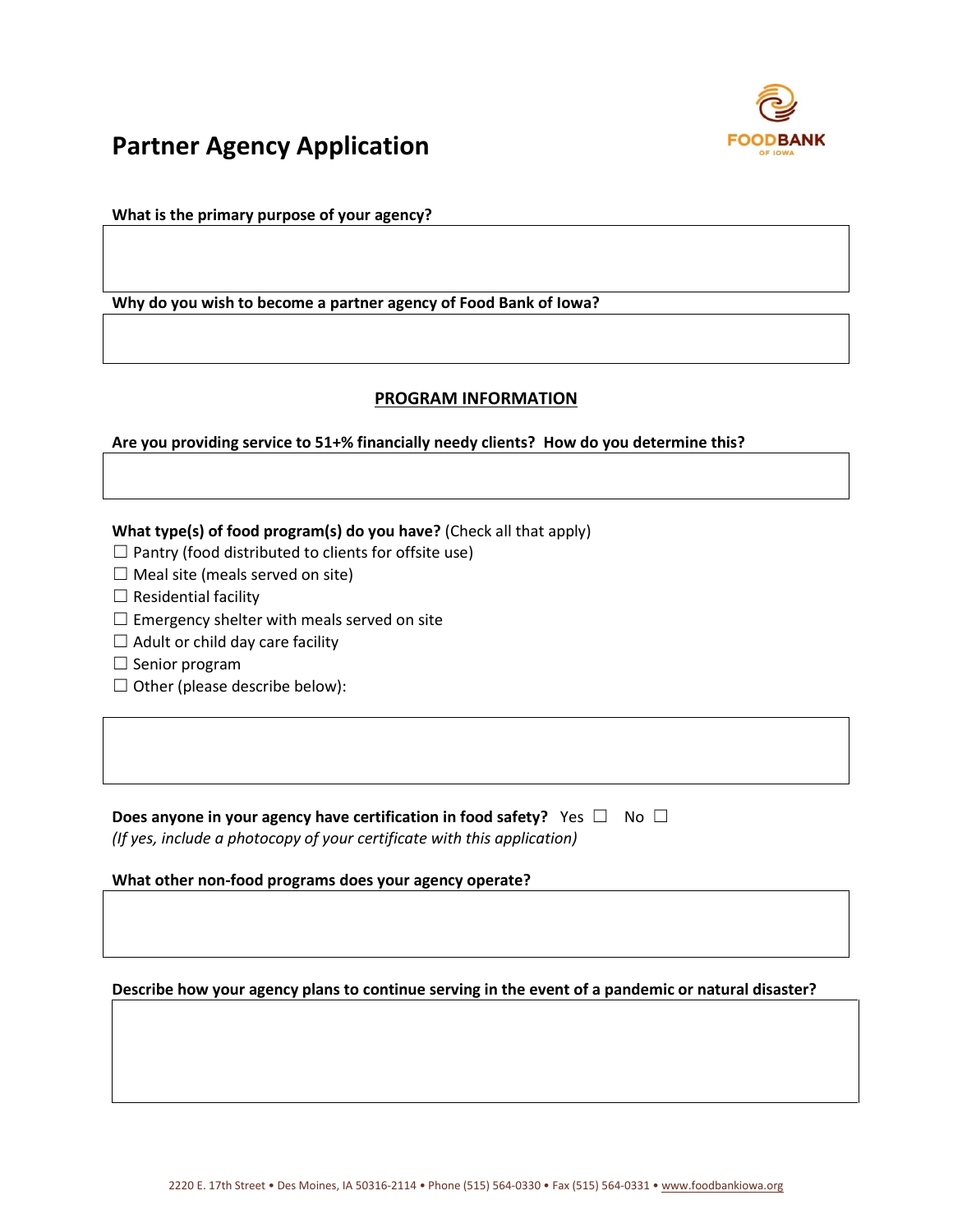

**Describe your food program in detail***.* **Who does it serve? How long in operation? How does it work?**

**Describe how you let people know about your food program.**

#### **How often does your agency distribute/serve food?**

- ☐ Daily
- $\Box$  Multiple times per week
- $\Box$  Once per week
- □ Twice per Month
- $\Box$  Other (please specify):

**Which day(s) of the week: Time(s) of day:** 

#### **Do you set boundary restrictions for providing food to clients?**

 $\square$ No, the food programs(s) has/have no boundaries

 $\Box$  Yes, check all that apply

- $\Box$  Service area, based on city
- $\Box$  Service area, based on zip code
- $\Box$  Service area, based on county
- ☐ Program specific clients
- $\Box$  Other (please specify):

**Does your agency maintain more than one site? If so, please include the number of sites and the addresses.**

*Use a three- month average to answer the next two questions.*

**For an on-site feeding program, how many total meals are typically served in one month?**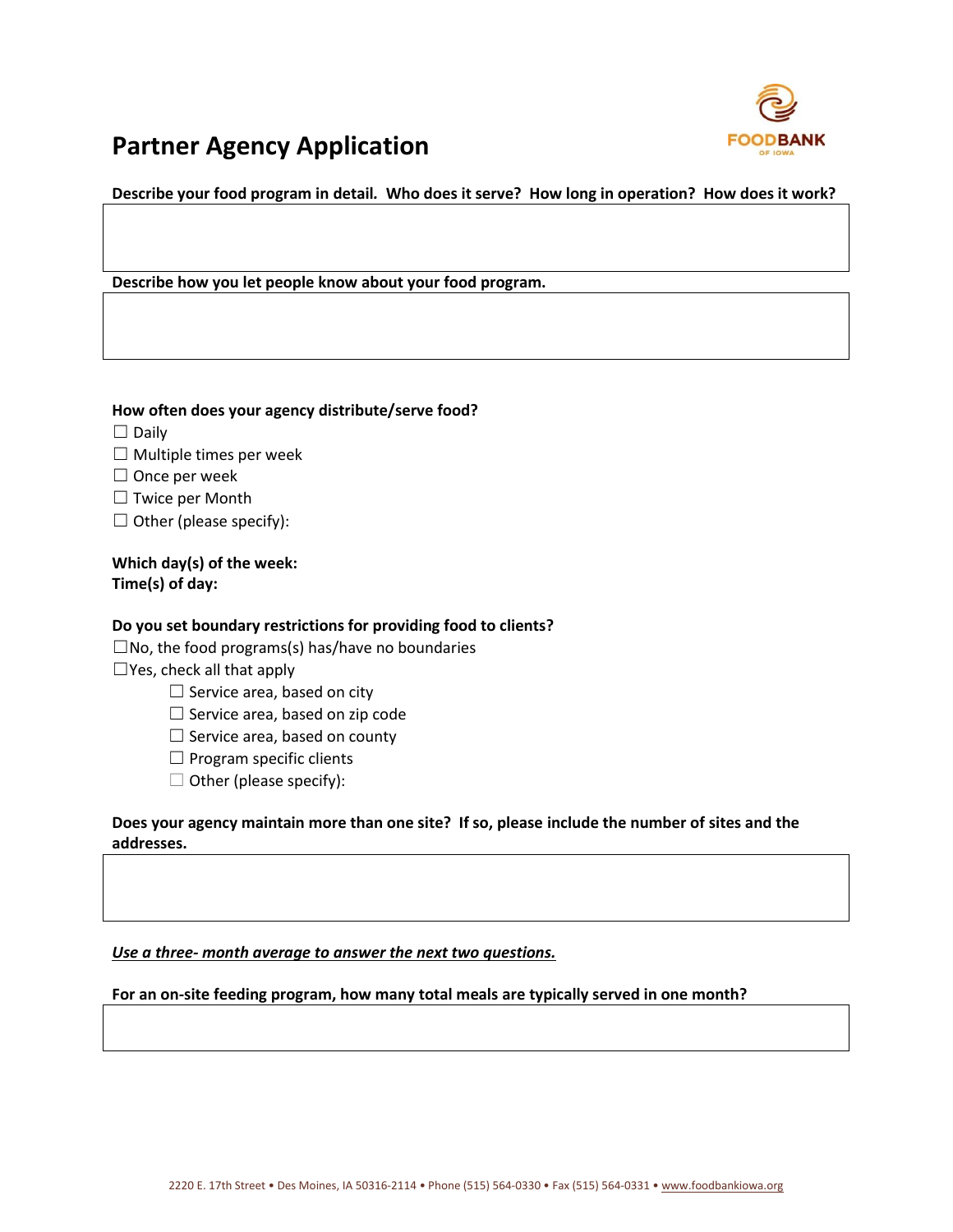

**For a food pantry, how many individuals and households are typically served in one month?**

**How do you collect this data?**

**List the criteria for a person to participate in your food program. How is this verified?**

**What type(s) of documentation must clients provide to receive food?**

- □ Social Security card
- □ A State issued ID
- ☐ Proof of address
- ☐ Proof of income
- $\Box$  None
- $\Box$  Referral If so, who from?
- $\Box$  Other (please specify)

**Describe any other requirements placed on people to whom your agency provides assistance.**

**Describe what types of records your agency keeps for your food program and how these are maintained.** 

**Please estimate the percentage of food that comes from these sources:**

- \_\_\_\_ Retail purchases (supermarket, grocery store)
- \_\_\_\_ Wholesale/food brokerage purchases
- \_\_\_\_ Restaurant donations
- \_\_\_\_ Community food drives
- **LETTE** Hosting religious congregation
- \_\_\_\_ Other (please specify):

#### **What percentage of your food do you anticipate sourcing from the Food Bank of Iowa?**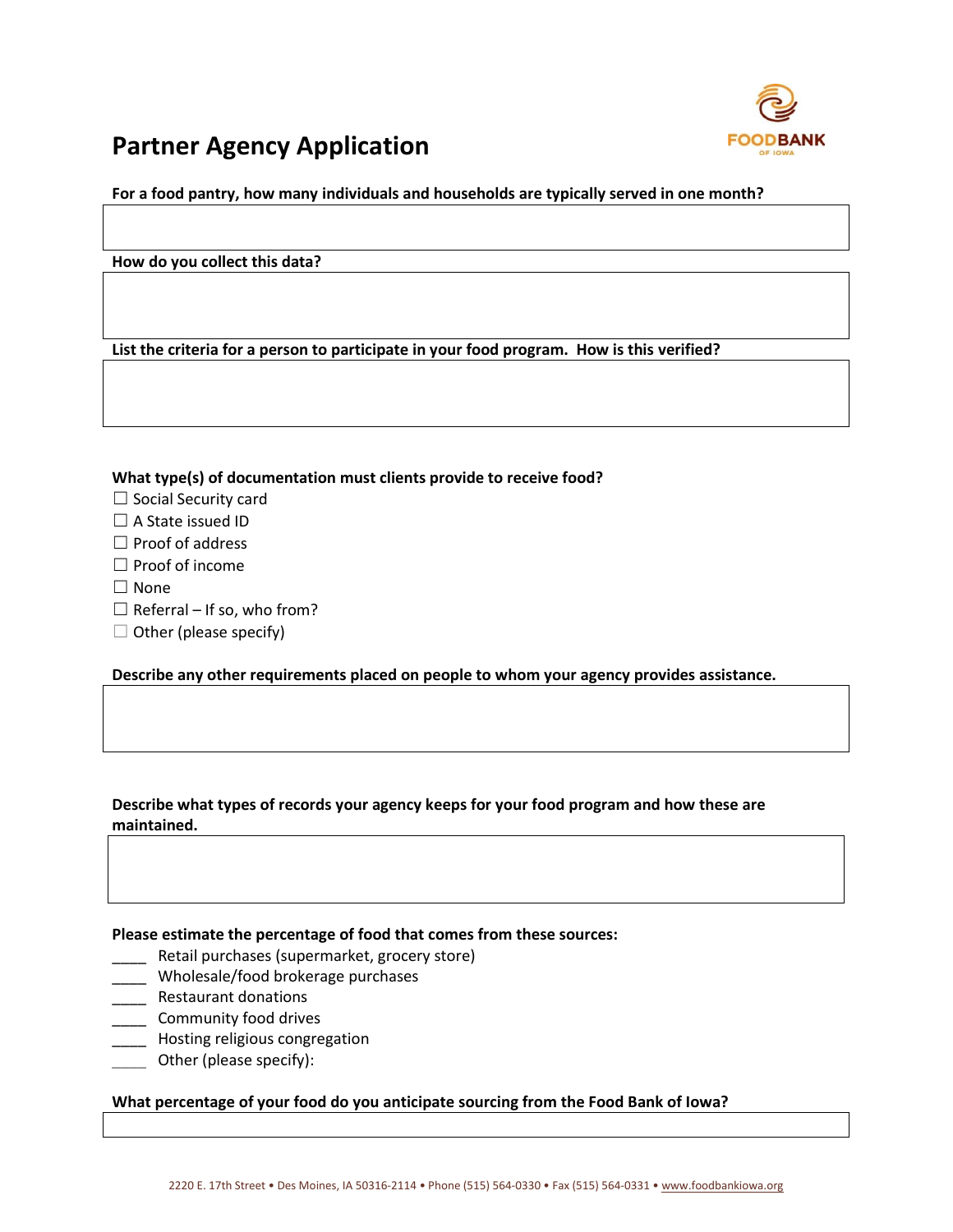

#### **PROGRAM FUNDING**

**Describe how your program is funded.**

**Do you charge fees for any services provided?** Yes □ No □ **If yes, please explain.**

**Do you charge fees to staff and volunteers, please explain?**

**Does your agency receive any government funding or reimbursement? If yes, please describe.**

|           |                      | Do you understand that the handling fee cannot be passed on to the program participant, staff or |
|-----------|----------------------|--------------------------------------------------------------------------------------------------|
| visitors? | Yes $\Box$ No $\Box$ |                                                                                                  |

#### **FACILITY DESCRIPTION**

**Please describe your dry storage space:** 

**What type(s) and number of refrigerators do you have?**

| $\Box$ Domestic Unit |
|----------------------|
|                      |

- □ Commercial one-door \_\_\_\_\_
- □ Commercial two-door \_\_\_\_\_
- □ Commercial three-door \_\_\_\_\_
- □ Walk-in unit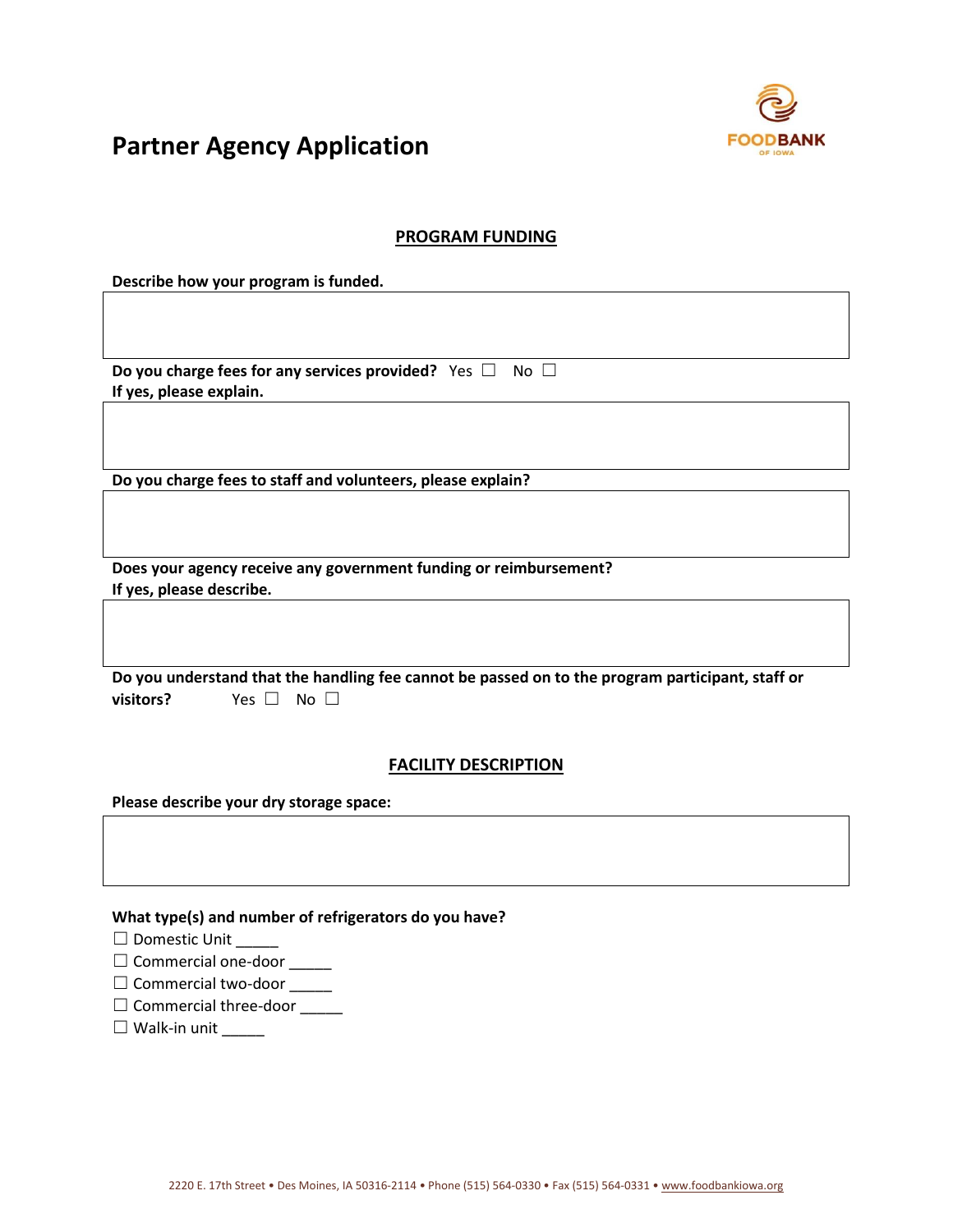

| What type(s) and number of freezers do you have?                     |  |  |  |  |
|----------------------------------------------------------------------|--|--|--|--|
| $\Box$ Domestic unit                                                 |  |  |  |  |
| $\Box$ Commercial one-door                                           |  |  |  |  |
| $\Box$ Commercial two-door                                           |  |  |  |  |
| $\Box$ Commercial three-door                                         |  |  |  |  |
| $\Box$ Walk-in unit _____                                            |  |  |  |  |
| Are the premises inspected by Health Officials? Yes $\Box$ No $\Box$ |  |  |  |  |

Date of last inspection and score:

#### **Does your agency have a company contracted to handle pest control?** Yes □ No □ **If yes, what is the company's name and how often do they come?**

**If no, how does your agency handle pest control?**

**Describe your inventory control procedures – how is the stored food handled and used?**

**How will you ensure Food Bank of Iowa products are used only for approved programs?**

**Is there anything else we should know about your program or your application?**